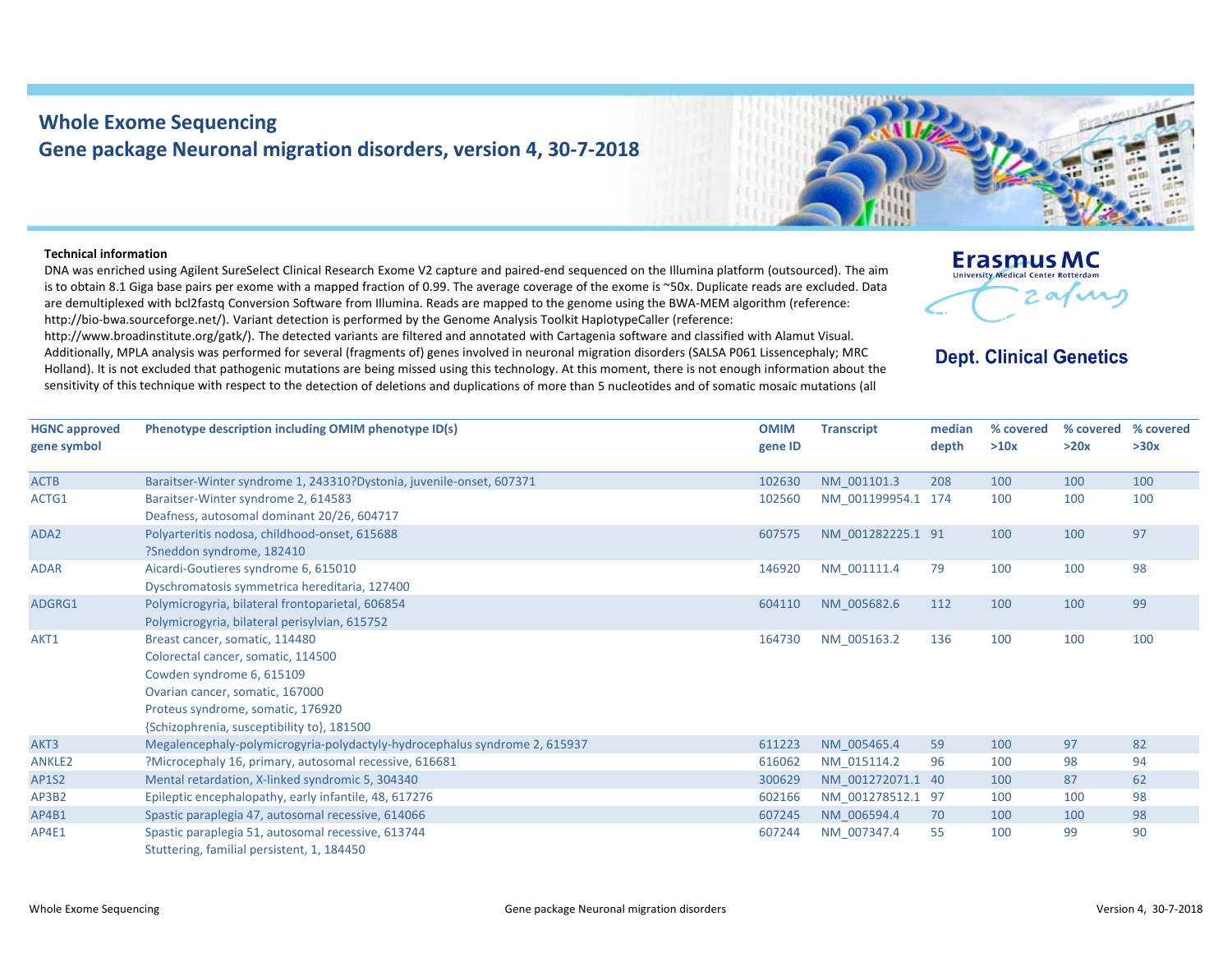| <b>HGNC approved</b> | Phenotype description including OMIM phenotype ID(s)                                                                                                                                                                                                        | <b>OMIM</b> | <b>Transcript</b> | median | % covered | % covered % covered |      |
|----------------------|-------------------------------------------------------------------------------------------------------------------------------------------------------------------------------------------------------------------------------------------------------------|-------------|-------------------|--------|-----------|---------------------|------|
| gene symbol          |                                                                                                                                                                                                                                                             | gene ID     |                   | depth  | >10x      | >20x                | >30x |
|                      |                                                                                                                                                                                                                                                             |             |                   |        |           |                     |      |
| AP4M1                | Spastic paraplegia 50, autosomal recessive, 612936                                                                                                                                                                                                          | 602296      | NM_004722.3       | 117    | 100       | 100                 | 99   |
| AP4S1                | Spastic paraplegia 52, autosomal recessive, 614067                                                                                                                                                                                                          | 607243      | NM_007077.4       | 38     | 100       | 97                  | 74   |
| ARFGEF2              | Periventricular heterotopia with microcephaly, 608097                                                                                                                                                                                                       | 605371      | NM 006420.2       | 74     | 100       | 99                  | 92   |
| ARNT <sub>2</sub>    | ?Webb-Dattani syndrome, 615926                                                                                                                                                                                                                              | 606036      | NM 014862.3       | 81     | 100       | 100                 | 94   |
| <b>ARX</b>           | Epileptic encephalopathy, early infantile, 1, 308350<br>Hydranencephaly with abnormal genitalia, 300215<br>Lissencephaly, X-linked 2, 300215<br>Mental retardation, X-linked 29 and others, 300419<br>Partington syndrome, 309510<br>Proud syndrome, 300004 | 300382      | NM_139058.2       | 46     | 91        | 81                  | 72   |
| <b>ASNS</b>          | Asparagine synthetase deficiency, 615574                                                                                                                                                                                                                    | 108370      | NM_133436.3       | 64     | 100       | 99                  | 90   |
| <b>ASPM</b>          | Microcephaly 5, primary, autosomal recessive, 608716                                                                                                                                                                                                        | 605481      | NM 018136.4       | 61     | 100       | 100                 | 95   |
| ASXL1                | Bohring-Opitz syndrome, 605039<br>Myelodysplastic syndrome, somatic, 614286                                                                                                                                                                                 | 612990      | NM_015338.5       | 94     | 100       | 100                 | 98   |
| ATAD3A               | Harel-Yoon syndrome, 617183                                                                                                                                                                                                                                 | 612316      | NM_018188.3       | 128    | 99        | 98                  | 97   |
| ATAD3B               | No OMIM phenotype                                                                                                                                                                                                                                           | 612317      | NM 031921.5       | 130    | 99        | 98                  | 95   |
| ATP6V0A2             | Cutis laxa, autosomal recessive, type IIA, 219200<br>Wrinkly skin syndrome, 278250                                                                                                                                                                          | 611716      | NM 012463.3       | 70     | 100       | 99                  | 94   |
| <b>ATR</b>           | ?Cutaneous telangiectasia and cancer syndrome, familial, 614564<br>Seckel syndrome 1, 210600                                                                                                                                                                | 601215      | NM_001184.3       | 79     | 100       | 97                  | 85   |
| <b>ATRIP</b>         | No OMIM phenotype                                                                                                                                                                                                                                           | 606605      | NM 130384.2       | 97     | 100       | 100                 | 96   |
| <b>B3GALNT2</b>      | Muscular dystrophy-dystroglycanopathy (congenital with brain and eye anomalies, type A, 11, 615181                                                                                                                                                          | 610194      | NM 152490.4       | 52     | 100       | 99                  | 89   |
| B4GAT1               | Muscular dystrophy-dystroglycanopathy (congenital with brain and eye anomalies), type A, 13, 615287                                                                                                                                                         | 605517      | NM 006876.2       | 160    | 100       | 100                 | 100  |
| <b>CASK</b>          | FG syndrome 4, 300422<br>Mental retardation and microcephaly with pontine and cerebellar hypoplasia, 300749<br>Mental retardation, with or without nystagmus, 300422                                                                                        | 300172      | NM 003688.3       | 44     | 100       | 94                  | 67   |
| CCND <sub>2</sub>    | Megalencephaly-polymicrogyria-polydactyly-hydrocephalus syndrome 3, 615938                                                                                                                                                                                  | 123833      | NM 001759.3       | 98     | 100       | 100                 | 97   |
| CDK5                 | ?Lissencephaly 7 with cerebellar hypoplasia, 616342                                                                                                                                                                                                         | 123831      | NM 004935.3       | 102    | 100       | 100                 | 100  |
| CDK5RAP2             | Microcephaly 3, primary, autosomal recessive, 604804                                                                                                                                                                                                        | 608201      | NM 018249.5       | 63     | 100       | 98                  | 88   |
| CDK <sub>6</sub>     | ?Microcephaly 12, primary, autosomal recessive, 616080                                                                                                                                                                                                      | 603368      | NM_001145306.1 70 |        | 100       | 100                 | 94   |
| <b>CENPJ</b>         | Microcephaly 6, primary, autosomal recessive, 608393<br>?Seckel syndrome 4, 613676                                                                                                                                                                          | 609279      | NM 018451.4       | 64     | 100       | 100                 | 95   |
| <b>CEP135</b>        | Microcephaly 8, primary, autosomal recessive, 614673                                                                                                                                                                                                        | 611423      | NM_025009.4       | 72     | 100       | 97                  | 86   |
| <b>CEP152</b>        | Microcephaly 9, primary, autosomal recessive, 614852<br>Seckel syndrome 5, 613823                                                                                                                                                                           | 613529      | NM 001194998.1 57 |        | 100       | 97                  | 89   |
| <b>CEP63</b>         | ?Seckel syndrome 6, 614728                                                                                                                                                                                                                                  | 614724      | NM 025180.3       | 61     | 100       | 97                  | 84   |
| CHMP1A               | Pontocerebellar hypoplasia, type 8, 614961                                                                                                                                                                                                                  | 164010      | NM 001083314.3 91 |        | 100       | 100                 | 100  |
| <b>CIT</b>           | Microcephaly 17, primary, autosomal recessive, 617090                                                                                                                                                                                                       | 605629      | NM 001206999.1 85 |        | 100       | 99                  | 94   |
| CLP1                 | Pontocerebellar hypoplasia, type 10, 615803                                                                                                                                                                                                                 | 608757      | NM_006831.2       | 83     | 100       | 100                 | 100  |
| <b>COL18A1</b>       | Knobloch syndrome, type 1, 267750                                                                                                                                                                                                                           | 120328      | NM 130445.2       | 138    | 100       | 100                 | 98   |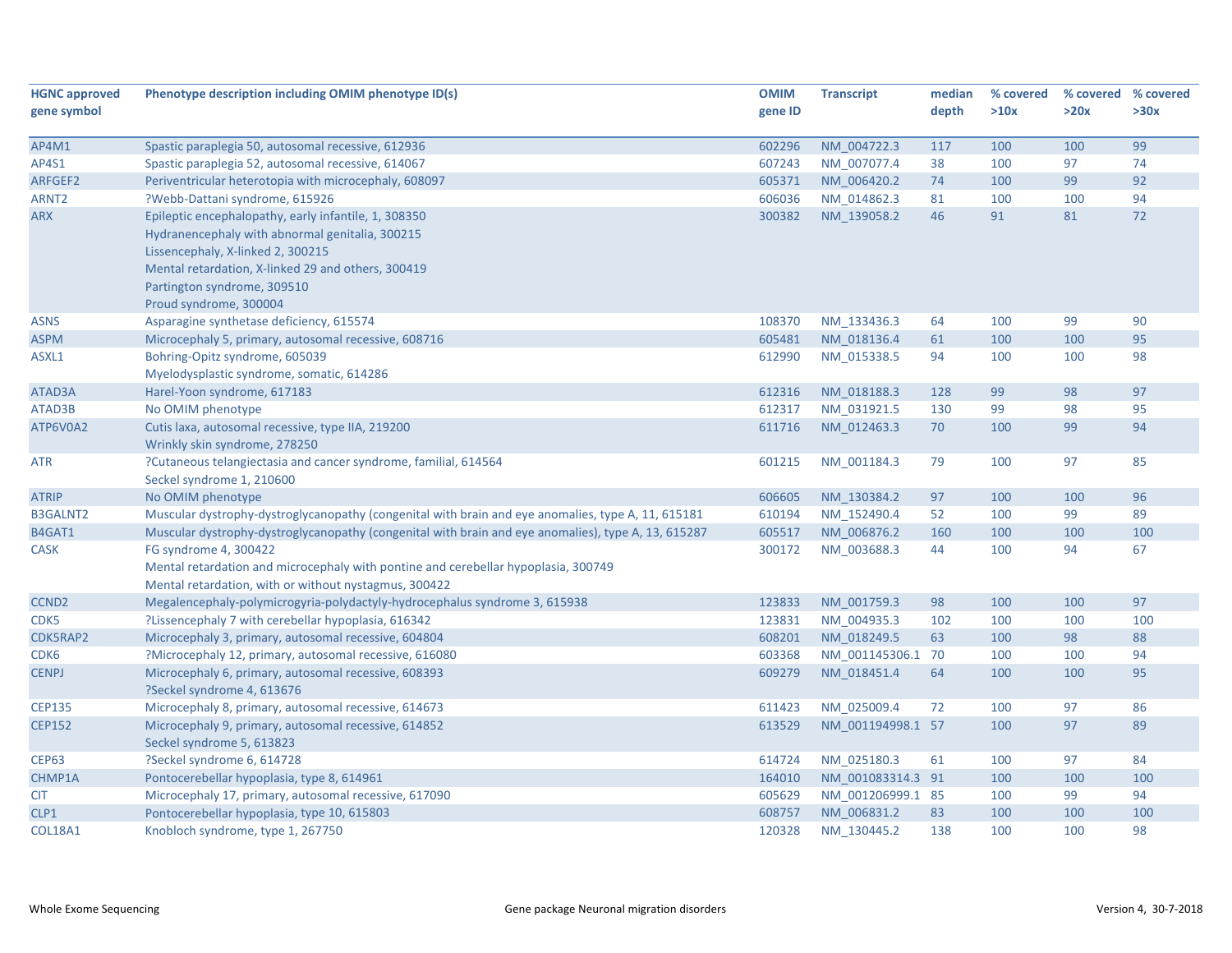| <b>HGNC approved</b> | Phenotype description including OMIM phenotype ID(s)                                               | <b>OMIM</b> | <b>Transcript</b>  | median | % covered | % covered % covered |      |
|----------------------|----------------------------------------------------------------------------------------------------|-------------|--------------------|--------|-----------|---------------------|------|
| gene symbol          |                                                                                                    | gene ID     |                    | depth  | >10x      | >20x                | >30x |
|                      |                                                                                                    |             |                    |        |           |                     |      |
| COL4A1               | Angiopathy, hereditary, with nephropathy, aneurysms, and muscle cramps, 611773                     | 120130      | NM_001845.5        | 80     | 100       | 100                 | 96   |
|                      | Brain small vessel disease with or without ocular anomalies, 607595                                |             |                    |        |           |                     |      |
|                      | {Hemorrhage, intracerebral, susceptibility to}, 614519                                             |             |                    |        |           |                     |      |
|                      | Porencephaly 1, 175780                                                                             |             |                    |        |           |                     |      |
|                      | ?Retinal arteries, tortuosity of, 180000                                                           |             |                    |        |           |                     |      |
|                      | Schizencephaly, 269160                                                                             |             |                    |        |           |                     |      |
| COL4A2               | {Hemorrhage, intracerebral, susceptibility to}, 614519<br>Porencephaly 2, 614483                   | 120090      | NM 001846.3        | 97     | 100       | 100                 | 98   |
| <b>CRADD</b>         | Mental retardation, autosomal recessive 34, with variant lissencephaly, 614499                     | 603454      | NM_003805.4        | 139    | 100       | 100                 | 100  |
| CRB <sub>2</sub>     | Focal segmental glomerulosclerosis 9, 616220                                                       | 609720      | NM 173689.6        | 120    | 100       | 100                 | 100  |
|                      | Ventriculomegaly with cystic kidney disease, 219730                                                |             |                    |        |           |                     |      |
| <b>CSTB</b>          | Epilepsy, progressive myoclonic 1A (Unverricht and Lundborg), 254800                               | 601145      | NM_000100.3        | 75     | 100       | 100                 | 100  |
| CTC1                 | Cerebroretinal microangiopathy with calcifications and cysts, 612199                               | 613129      | NM_025099.5        | 90     | 100       | 100                 | 99   |
| CTNND <sub>2</sub>   | No OMIM phenotype                                                                                  | 604275      | NM 001332.3        | 81     | 96        | 92                  | 85   |
| DAB1                 | Spinocerebellar ataxia 37, 615945                                                                  | 603448      | NM 021080.3        | 61     | 100       | 100                 | 95   |
| DAG1                 | Muscular dystrophy-dystroglycanopathy (congenital with brain and eye anomalies), type A, 9, 616538 | 128239      | NM_001165928.3 136 |        | 100       | 100                 | 100  |
|                      | Muscular dystrophy-dystroglycanopathy (limb-girdle), type C, 9, 613818                             |             |                    |        |           |                     |      |
| DCHS1                | Mitral valve prolapse 2, 607829                                                                    | 603057      | NM_003737.2        | 118    | 100       | 100                 | 100  |
|                      | Van Maldergem syndrome 1, 601390                                                                   |             |                    |        |           |                     |      |
| <b>DCX</b>           | Lissencephaly, X-linked, 300067                                                                    | 300121      | NM_178153.2        | 48     | 100       | 97                  | 87   |
|                      | Subcortical laminal heterotopia, X-linked, 300067                                                  |             |                    |        |           |                     |      |
| DDX3X                | Mental retardation, X-linked 102, 300958                                                           | 300160      | NM 001356.4        | 67     | 100       | 99                  | 96   |
| DEPDC5               | Epilepsy, familial focal, with variable foci 1, 604364                                             | 614191      | NM_001242896.1 76  |        | 100       | 99                  | 94   |
| DKC1                 | Dyskeratosis congenita, X-linked, 305000                                                           | 300126      | NM_001363.3        | 43     | 100       | 97                  | 79   |
| DNMT3A               | Acute myeloid leukemia, somatic, 601626                                                            | 602769      | NM 175629.2        | 111    | 100       | 100                 | 99   |
|                      | Tatton-Brown-Rahman syndrome, 615879                                                               |             |                    |        |           |                     |      |
| DYNC1H1              | Charcot-Marie-Tooth disease, axonal, type 20, 614228                                               | 600112      | NM_001376.4        | 86     | 100       | 100                 | 96   |
|                      | Mental retardation, autosomal dominant 13, 614563                                                  |             |                    |        |           |                     |      |
|                      | Spinal muscular atrophy, lower extremity-predominant 1, AD, 158600                                 |             |                    |        |           |                     |      |
| EIF2AK3              | Wolcott-Rallison syndrome, 226980                                                                  | 604032      | NM_004836.6        | 62     | 100       | 99                  | 91   |
| EMG1                 | Bowen-Conradi syndrome, 211180                                                                     | 611531      | NM_006331.7        | 63     | 100       | 100                 | 100  |
| EML1                 | Band heterotopia, 600348                                                                           | 602033      | NM 001008707.1 64  |        | 100       | 99                  | 91   |
| <b>EOMES</b>         | No OMIM phenotype                                                                                  | 604615      | NM 005442.3        | 84     | 100       | 100                 | 100  |
| ERCC1                | Cerebrooculofacioskeletal syndrome 4, 610758                                                       | 126380      | NM_001983.3        | 69     | 100       | 100                 | 93   |
| ERCC <sub>2</sub>    | ?Cerebrooculofacioskeletal syndrome 2, 610756                                                      | 126340      | NM_000400.3        | 91     | 100       | 99                  | 97   |
|                      | Trichothiodystrophy 1, photosensitive, 601675                                                      |             |                    |        |           |                     |      |
|                      | Xeroderma pigmentosum, group D, 278730                                                             |             |                    |        |           |                     |      |
| ERCC5                | Cerebrooculofacioskeletal syndrome 3, 616570                                                       | 133530      | NM 000123.3        | 75     | 100       | 100                 | 96   |
|                      | Xeroderma pigmentosum, group G, 278780                                                             |             |                    |        |           |                     |      |
|                      | Xeroderma pigmentosum, group G/Cockayne syndrome, 278780                                           |             |                    |        |           |                     |      |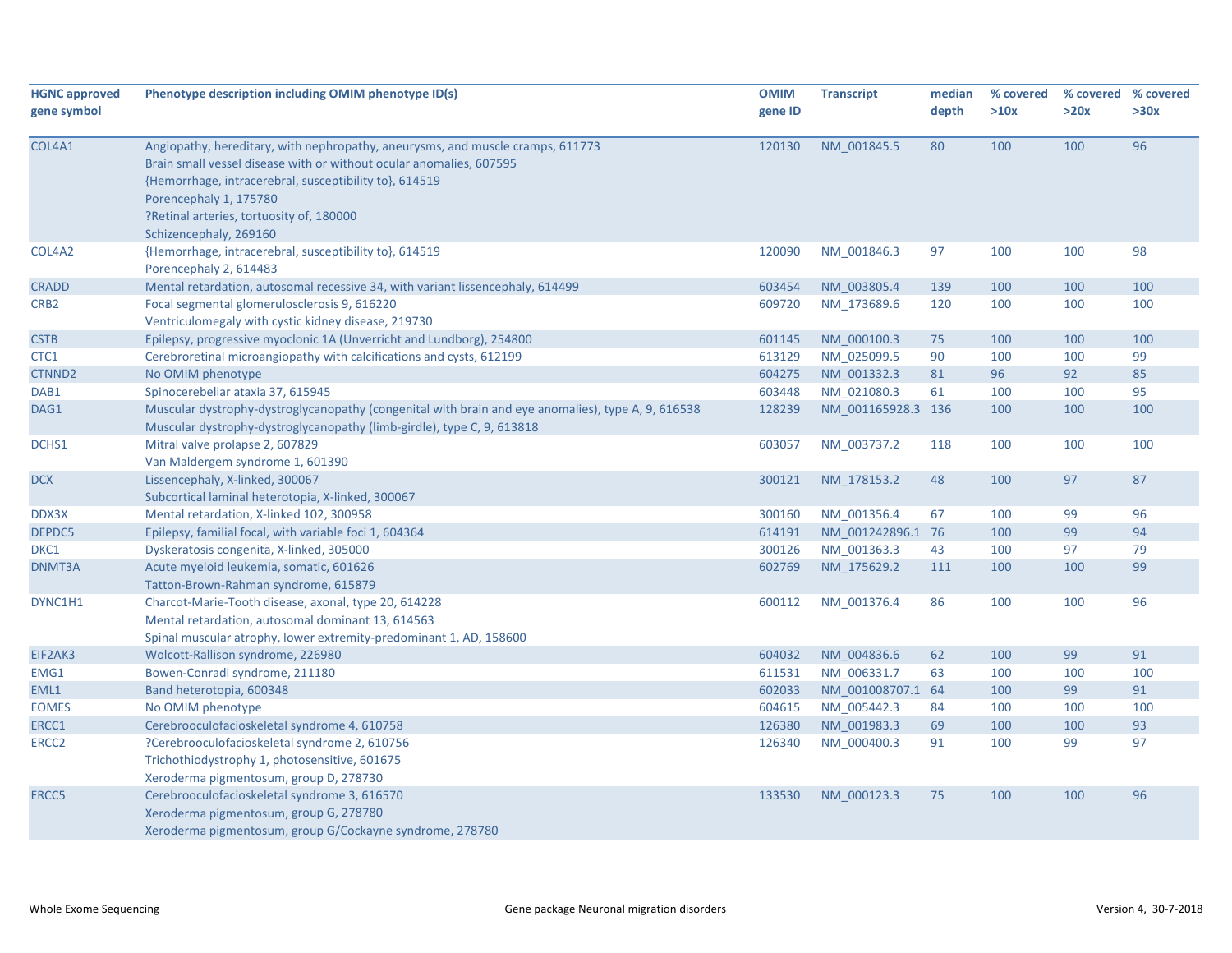| <b>HGNC approved</b><br>gene symbol | Phenotype description including OMIM phenotype ID(s)                                                     | <b>OMIM</b><br>gene ID | <b>Transcript</b>  | median<br>depth | % covered<br>>10x | >20x | % covered % covered<br>>30x |
|-------------------------------------|----------------------------------------------------------------------------------------------------------|------------------------|--------------------|-----------------|-------------------|------|-----------------------------|
|                                     |                                                                                                          |                        |                    |                 |                   |      |                             |
| ERCC6                               | Cerebrooculofacioskeletal syndrome 1, 214150                                                             | 609413                 | NM_000124.2        | 74              | 100               | 99   | 94                          |
|                                     | Cockayne syndrome, type B, 133540                                                                        |                        |                    |                 |                   |      |                             |
|                                     | De Sanctis-Cacchione syndrome, 278800                                                                    |                        |                    |                 |                   |      |                             |
|                                     | {Lung cancer, susceptibility to}, 211980                                                                 |                        |                    |                 |                   |      |                             |
|                                     | {Macular degeneration, age-related, susceptibility to, 5}, 613761                                        |                        |                    |                 |                   |      |                             |
|                                     | Premature ovarian failure 11, 616946                                                                     |                        |                    |                 |                   |      |                             |
|                                     | UV-sensitive syndrome 1, 600630                                                                          |                        |                    |                 |                   |      |                             |
| <b>ERMARD</b>                       | ?Periventricular nodular heterotopia 6, 615544                                                           | 615532                 | NM 018341.2        | 59              | 100               | 99   | 90                          |
| FAT4                                | Hennekam lymphangiectasia-lymphedema syndrome 2, 616006                                                  | 612411                 | NM 024582.4        | 78              | 100               | 100  | 98                          |
|                                     | Van Maldergem syndrome 2, 615546                                                                         |                        |                    |                 |                   |      |                             |
| FIG4                                | Amyotrophic lateral sclerosis 11, 612577                                                                 | 609390                 | NM_014845.5        | 53              | 100               | 99   | 88                          |
|                                     | Charcot-Marie-Tooth disease, type 4J, 611228                                                             |                        |                    |                 |                   |      |                             |
|                                     | ?Polymicrogyria, bilateral temporooccipital, 612691                                                      |                        |                    |                 |                   |      |                             |
|                                     | Yunis-Varon syndrome, 216340                                                                             |                        |                    |                 |                   |      |                             |
| <b>FKRP</b>                         | Muscular dystrophy-dystroglycanopathy (congenital with brain and eye anomalies), type A, 5, 613153       | 606596                 | NM 001039885.2 130 |                 | 100               | 100  | 100                         |
|                                     | Muscular dystrophy-dystroglycanopathy (congenital with or without mental retardation), type B, 5, 606612 |                        |                    |                 |                   |      |                             |
|                                     | Muscular dystrophy-dystroglycanopathy (limb-girdle), type C, 5, 607155                                   |                        |                    |                 |                   |      |                             |
| <b>FKTN</b>                         | Cardiomyopathy, dilated, 1X, 611615                                                                      | 607440                 | NM 006731.2        | 72              | 100               | 100  | 98                          |
|                                     | Muscular dystrophy-dystroglycanopathy (congenital with brain and eye anomalies), type A, 4, 253800       |                        |                    |                 |                   |      |                             |
|                                     | Muscular dystrophy-dystroglycanopathy (congenital without mental retardation), type B, 4, 613152         |                        |                    |                 |                   |      |                             |
|                                     | Muscular dystrophy-dystroglycanopathy (limb-girdle), type C, 4, 611588                                   |                        |                    |                 |                   |      |                             |
| <b>FLNA</b>                         | Cardiac valvular dysplasia, 314400                                                                       | 300017                 | NM 001110556.1 98  |                 | 100               | 100  | 99                          |
|                                     | Congenital short bowel syndrome, 300048                                                                  |                        |                    |                 |                   |      |                             |
|                                     | ?FG syndrome 2, 300321                                                                                   |                        |                    |                 |                   |      |                             |
|                                     | Frontometaphyseal dysplasia 1, 305620                                                                    |                        |                    |                 |                   |      |                             |
|                                     | Heterotopia, periventricular, 300049                                                                     |                        |                    |                 |                   |      |                             |
|                                     | Intestinal pseudoobstruction, neuronal, 300048                                                           |                        |                    |                 |                   |      |                             |
|                                     | Melnick-Needles syndrome, 309350                                                                         |                        |                    |                 |                   |      |                             |
|                                     | Otopalatodigital syndrome, type I, 311300                                                                |                        |                    |                 |                   |      |                             |
|                                     | Otopalatodigital syndrome, type II, 304120                                                               |                        |                    |                 |                   |      |                             |
|                                     | Terminal osseous dysplasia, 300244                                                                       |                        |                    |                 |                   |      |                             |
| <b>FLVCR2</b>                       | Proliferative vasculopathy and hydranencephaly-hydrocephaly syndrome, 225790                             | 610865                 | NM 017791.2        | 128             | 100               | 100  | 96                          |
| FRMD4A                              | ?Corpus callosum, agenesis of, with facial anomalies and cerebellar ataxia, 616819                       | 616305                 | NM_018027.4        | 75              | 100               | 96   | 85                          |
| <b>GNAQ</b>                         | Capillary malformations, congenital, 1, somatic, mosaic, 163000                                          | 600998                 | NM_002072.4        | 85              | 100               | 100  | 100                         |
|                                     | Sturge-Weber syndrome, somatic, mosaic, 185300                                                           |                        |                    |                 |                   |      |                             |
| <b>HNRNPK</b>                       | Au-Kline syndrome, 616580                                                                                | 600712                 | NM_002140.4        | 42              | 95                | 80   | 60                          |
| IBA57                               | Multiple mitochondrial dysfunctions syndrome 3, 615330                                                   | 615316                 | NM_001010867.3 126 |                 | 100               | 100  | 98                          |
|                                     | ?Spastic paraplegia 74, autosomal recessive, 616451                                                      |                        |                    |                 |                   |      |                             |
| IER3IP1                             | Microcephaly, epilepsy, and diabetes syndrome, 614231                                                    | 609382                 | NM 016097.4        | 65              | 100               | 98   | 76                          |
| IFIH1                               | Aicardi-Goutieres syndrome 7, 615846                                                                     | 606951                 | NM_022168.3        | 74              | 100               | 99   | 93                          |
|                                     | Singleton-Merten syndrome 1, 182250                                                                      |                        |                    |                 |                   |      |                             |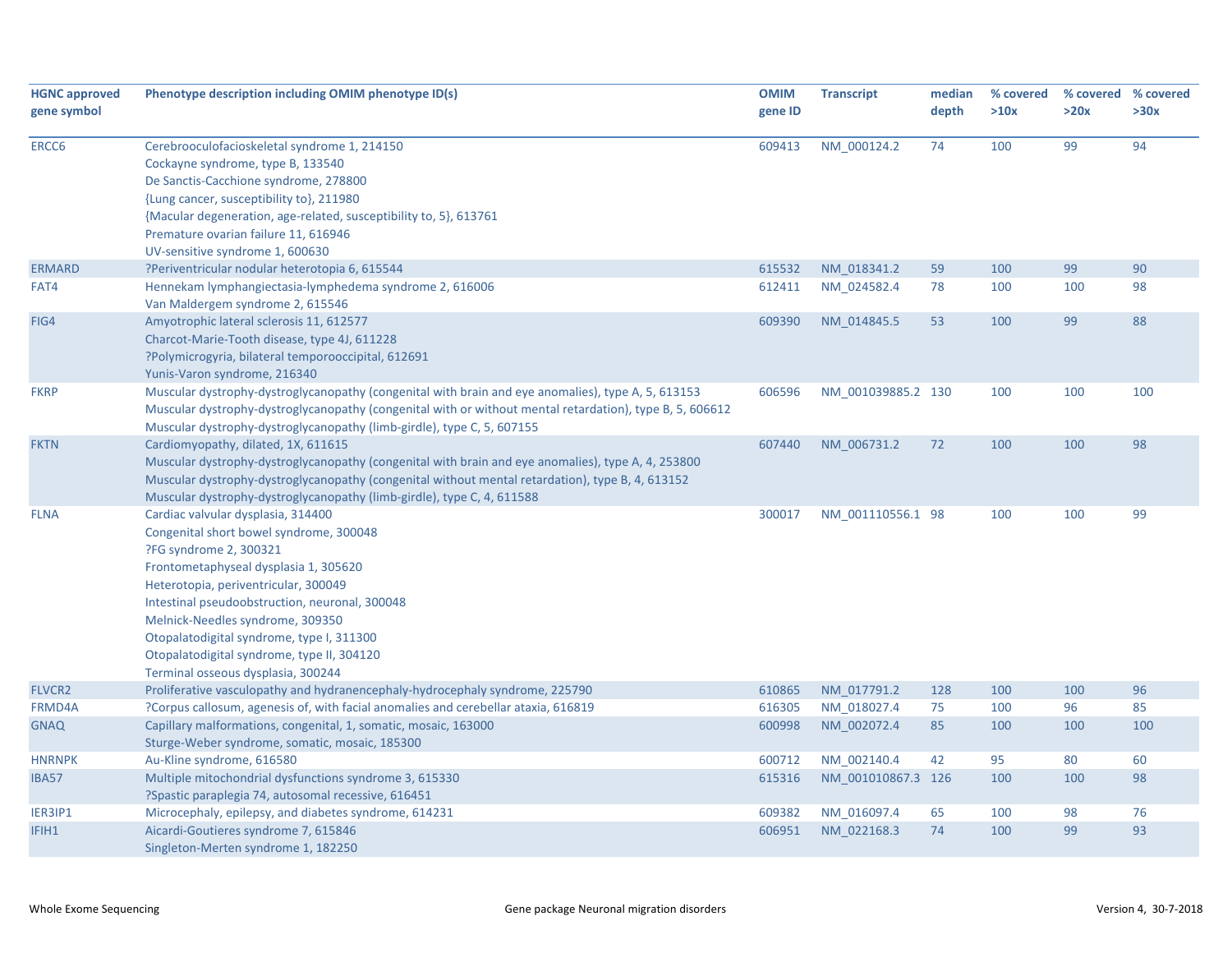| >10x<br>>30x<br>gene ID<br>depth<br>>20x<br>74<br>NM 017864.3<br>94<br>No OMIM phenotype<br>611351<br>44<br>100<br>99<br>92<br>Muscular dystrophy-dystroglycanopathy (congenital with brain and eye anomalies), type A, 7, 614643<br>614631<br>100<br>NM 001101426.3 77<br>Muscular dystrophy-dystroglycanopathy (limb-girdle), type C, 7, 616052<br>No OMIM phenotype<br>NM 003024.2<br>96<br>85<br>602442<br>59<br>100<br>Hemorrhagic destruction of the brain, subependymal calcification, and cataracts, 613730<br>606871<br>61<br>100<br>93<br>NM 032801.4<br>100<br>Lissencephaly 6, with microcephaly, 616212<br>602703<br>NM_005886.2<br>133<br>100<br>100<br>100<br>Microcephaly with or without chorioretinopathy, lymphedema, or mental retardation, 152950<br>148760<br>63<br>100<br>98<br>86<br>NM 004523.3<br>Goldberg-Shprintzen megacolon syndrome, 609460<br>100<br>609367<br>NM 015634.3<br>69<br>100<br>96<br>Cortical dysplasia, complex, with other brain malformations 3, 615411<br>602591<br>97<br>85<br>NM 001098511.2 72<br>100<br>Cortical dysplasia, complex, with other brain malformations 2, 615282<br>87<br>604593<br>NM 004522.2<br>59<br>100<br>98<br>96<br>93<br>Acrocallosal syndrome, 200990<br>611254<br>104<br>99<br>NM 198525.2<br>?Al-Gazali-Bakalinova syndrome, 607131<br>?Hydrolethalus syndrome 2, 614120<br>Joubert syndrome 12, 200990<br>Microcephaly 4, primary, autosomal recessive, 604321<br>98<br>93<br>609173<br>NM 170589.4<br>51<br>100<br>615620<br>NM 007059.3<br>133<br>100<br>98<br>Mental retardation, autosomal recessive 41, 615637<br>100<br>308840<br>NM_000425.4<br>85<br>100<br>99<br>CRASH syndrome, 303350<br>100<br>Corpus callosum, partial agenesis of, 304100<br>Hydrocephalus due to aqueductal stenosis, 307000<br>Hydrocephalus with Hirschsprung disease, 307000<br>Hydrocephalus with congenital idiopathic intestinal pseudoobstruction, 307000<br>MASA syndrome, 303350<br>Poretti-Boltshauser syndrome, 615960<br>150320<br>NM 005559.3<br>76<br>100<br>99<br>94<br>Muscular dystrophy, congenital merosin-deficient, 607855<br>92<br>156225<br>NM 000426.3<br>60<br>100<br>99<br>Muscular dystrophy, congenital, due to partial LAMA2 deficiency, 607855<br>95<br>Lissencephaly 5, 615191<br>150240<br>NM 002291.2<br>84<br>100<br>99<br>99<br>93<br>No OMIM phenotype<br>150290<br>NM 002293.3<br>72<br>100<br>100<br>99<br>Cortical malformations, occipital, 614115<br>604349<br>NM 006059.3<br>121<br>100<br>Muscular dystrophy-dystroglycanopathy (congenital with brain and eye anomalies), type A, 6, 613154<br>603590<br>NM 004737.4<br>86<br>100<br>98<br>100<br>Muscular dystrophy-dystroglycanopathy (congenital with mental retardation), type B, 6, 608840<br>97<br>85<br>Alazami syndrome, 615071<br>612026<br>NM 001267039.1 56<br>100<br>Microcephaly 1, primary, autosomal recessive, 251200<br>607117<br>NM 024596.4<br>76<br>94<br>94<br>88<br>96<br>Microcephaly, postnatal progressive, with seizures and brain atrophy, 613668<br>603810<br>NM 004268.4<br>81<br>100<br>100<br>Hydrocephalus, nonsyndromic, autosomal recessive 2, 615219<br>91<br><b>MPDZ</b><br>603785<br>NM 003829.4<br>60<br>99<br>100<br>164840<br>Feingold syndrome 1, 164280<br>NM 005378.5<br>153<br>100<br>100<br>100 | <b>HGNC approved</b> | Phenotype description including OMIM phenotype ID(s) | <b>OMIM</b> | <b>Transcript</b> | median | % covered | % covered % covered |  |
|-------------------------------------------------------------------------------------------------------------------------------------------------------------------------------------------------------------------------------------------------------------------------------------------------------------------------------------------------------------------------------------------------------------------------------------------------------------------------------------------------------------------------------------------------------------------------------------------------------------------------------------------------------------------------------------------------------------------------------------------------------------------------------------------------------------------------------------------------------------------------------------------------------------------------------------------------------------------------------------------------------------------------------------------------------------------------------------------------------------------------------------------------------------------------------------------------------------------------------------------------------------------------------------------------------------------------------------------------------------------------------------------------------------------------------------------------------------------------------------------------------------------------------------------------------------------------------------------------------------------------------------------------------------------------------------------------------------------------------------------------------------------------------------------------------------------------------------------------------------------------------------------------------------------------------------------------------------------------------------------------------------------------------------------------------------------------------------------------------------------------------------------------------------------------------------------------------------------------------------------------------------------------------------------------------------------------------------------------------------------------------------------------------------------------------------------------------------------------------------------------------------------------------------------------------------------------------------------------------------------------------------------------------------------------------------------------------------------------------------------------------------------------------------------------------------------------------------------------------------------------------------------------------------------------------------------------------------------------------------------------------------------------------------------------------------------------------------------------------------------------------------------------------------------------------------------------------------------------------------------------------------------------------------------------------|----------------------|------------------------------------------------------|-------------|-------------------|--------|-----------|---------------------|--|
|                                                                                                                                                                                                                                                                                                                                                                                                                                                                                                                                                                                                                                                                                                                                                                                                                                                                                                                                                                                                                                                                                                                                                                                                                                                                                                                                                                                                                                                                                                                                                                                                                                                                                                                                                                                                                                                                                                                                                                                                                                                                                                                                                                                                                                                                                                                                                                                                                                                                                                                                                                                                                                                                                                                                                                                                                                                                                                                                                                                                                                                                                                                                                                                                                                                                                                       | gene symbol          |                                                      |             |                   |        |           |                     |  |
|                                                                                                                                                                                                                                                                                                                                                                                                                                                                                                                                                                                                                                                                                                                                                                                                                                                                                                                                                                                                                                                                                                                                                                                                                                                                                                                                                                                                                                                                                                                                                                                                                                                                                                                                                                                                                                                                                                                                                                                                                                                                                                                                                                                                                                                                                                                                                                                                                                                                                                                                                                                                                                                                                                                                                                                                                                                                                                                                                                                                                                                                                                                                                                                                                                                                                                       |                      |                                                      |             |                   |        |           |                     |  |
|                                                                                                                                                                                                                                                                                                                                                                                                                                                                                                                                                                                                                                                                                                                                                                                                                                                                                                                                                                                                                                                                                                                                                                                                                                                                                                                                                                                                                                                                                                                                                                                                                                                                                                                                                                                                                                                                                                                                                                                                                                                                                                                                                                                                                                                                                                                                                                                                                                                                                                                                                                                                                                                                                                                                                                                                                                                                                                                                                                                                                                                                                                                                                                                                                                                                                                       | INTS8                |                                                      |             |                   |        |           |                     |  |
|                                                                                                                                                                                                                                                                                                                                                                                                                                                                                                                                                                                                                                                                                                                                                                                                                                                                                                                                                                                                                                                                                                                                                                                                                                                                                                                                                                                                                                                                                                                                                                                                                                                                                                                                                                                                                                                                                                                                                                                                                                                                                                                                                                                                                                                                                                                                                                                                                                                                                                                                                                                                                                                                                                                                                                                                                                                                                                                                                                                                                                                                                                                                                                                                                                                                                                       | <b>ISPD</b>          |                                                      |             |                   |        |           |                     |  |
|                                                                                                                                                                                                                                                                                                                                                                                                                                                                                                                                                                                                                                                                                                                                                                                                                                                                                                                                                                                                                                                                                                                                                                                                                                                                                                                                                                                                                                                                                                                                                                                                                                                                                                                                                                                                                                                                                                                                                                                                                                                                                                                                                                                                                                                                                                                                                                                                                                                                                                                                                                                                                                                                                                                                                                                                                                                                                                                                                                                                                                                                                                                                                                                                                                                                                                       |                      |                                                      |             |                   |        |           |                     |  |
|                                                                                                                                                                                                                                                                                                                                                                                                                                                                                                                                                                                                                                                                                                                                                                                                                                                                                                                                                                                                                                                                                                                                                                                                                                                                                                                                                                                                                                                                                                                                                                                                                                                                                                                                                                                                                                                                                                                                                                                                                                                                                                                                                                                                                                                                                                                                                                                                                                                                                                                                                                                                                                                                                                                                                                                                                                                                                                                                                                                                                                                                                                                                                                                                                                                                                                       | ITSN1                |                                                      |             |                   |        |           |                     |  |
|                                                                                                                                                                                                                                                                                                                                                                                                                                                                                                                                                                                                                                                                                                                                                                                                                                                                                                                                                                                                                                                                                                                                                                                                                                                                                                                                                                                                                                                                                                                                                                                                                                                                                                                                                                                                                                                                                                                                                                                                                                                                                                                                                                                                                                                                                                                                                                                                                                                                                                                                                                                                                                                                                                                                                                                                                                                                                                                                                                                                                                                                                                                                                                                                                                                                                                       | JAM3                 |                                                      |             |                   |        |           |                     |  |
|                                                                                                                                                                                                                                                                                                                                                                                                                                                                                                                                                                                                                                                                                                                                                                                                                                                                                                                                                                                                                                                                                                                                                                                                                                                                                                                                                                                                                                                                                                                                                                                                                                                                                                                                                                                                                                                                                                                                                                                                                                                                                                                                                                                                                                                                                                                                                                                                                                                                                                                                                                                                                                                                                                                                                                                                                                                                                                                                                                                                                                                                                                                                                                                                                                                                                                       | <b>KATNB1</b>        |                                                      |             |                   |        |           |                     |  |
|                                                                                                                                                                                                                                                                                                                                                                                                                                                                                                                                                                                                                                                                                                                                                                                                                                                                                                                                                                                                                                                                                                                                                                                                                                                                                                                                                                                                                                                                                                                                                                                                                                                                                                                                                                                                                                                                                                                                                                                                                                                                                                                                                                                                                                                                                                                                                                                                                                                                                                                                                                                                                                                                                                                                                                                                                                                                                                                                                                                                                                                                                                                                                                                                                                                                                                       | <b>KIF11</b>         |                                                      |             |                   |        |           |                     |  |
|                                                                                                                                                                                                                                                                                                                                                                                                                                                                                                                                                                                                                                                                                                                                                                                                                                                                                                                                                                                                                                                                                                                                                                                                                                                                                                                                                                                                                                                                                                                                                                                                                                                                                                                                                                                                                                                                                                                                                                                                                                                                                                                                                                                                                                                                                                                                                                                                                                                                                                                                                                                                                                                                                                                                                                                                                                                                                                                                                                                                                                                                                                                                                                                                                                                                                                       | KIF1BP               |                                                      |             |                   |        |           |                     |  |
|                                                                                                                                                                                                                                                                                                                                                                                                                                                                                                                                                                                                                                                                                                                                                                                                                                                                                                                                                                                                                                                                                                                                                                                                                                                                                                                                                                                                                                                                                                                                                                                                                                                                                                                                                                                                                                                                                                                                                                                                                                                                                                                                                                                                                                                                                                                                                                                                                                                                                                                                                                                                                                                                                                                                                                                                                                                                                                                                                                                                                                                                                                                                                                                                                                                                                                       | KIF2A                |                                                      |             |                   |        |           |                     |  |
|                                                                                                                                                                                                                                                                                                                                                                                                                                                                                                                                                                                                                                                                                                                                                                                                                                                                                                                                                                                                                                                                                                                                                                                                                                                                                                                                                                                                                                                                                                                                                                                                                                                                                                                                                                                                                                                                                                                                                                                                                                                                                                                                                                                                                                                                                                                                                                                                                                                                                                                                                                                                                                                                                                                                                                                                                                                                                                                                                                                                                                                                                                                                                                                                                                                                                                       | KIF5C                |                                                      |             |                   |        |           |                     |  |
|                                                                                                                                                                                                                                                                                                                                                                                                                                                                                                                                                                                                                                                                                                                                                                                                                                                                                                                                                                                                                                                                                                                                                                                                                                                                                                                                                                                                                                                                                                                                                                                                                                                                                                                                                                                                                                                                                                                                                                                                                                                                                                                                                                                                                                                                                                                                                                                                                                                                                                                                                                                                                                                                                                                                                                                                                                                                                                                                                                                                                                                                                                                                                                                                                                                                                                       | KIF7                 |                                                      |             |                   |        |           |                     |  |
|                                                                                                                                                                                                                                                                                                                                                                                                                                                                                                                                                                                                                                                                                                                                                                                                                                                                                                                                                                                                                                                                                                                                                                                                                                                                                                                                                                                                                                                                                                                                                                                                                                                                                                                                                                                                                                                                                                                                                                                                                                                                                                                                                                                                                                                                                                                                                                                                                                                                                                                                                                                                                                                                                                                                                                                                                                                                                                                                                                                                                                                                                                                                                                                                                                                                                                       |                      |                                                      |             |                   |        |           |                     |  |
|                                                                                                                                                                                                                                                                                                                                                                                                                                                                                                                                                                                                                                                                                                                                                                                                                                                                                                                                                                                                                                                                                                                                                                                                                                                                                                                                                                                                                                                                                                                                                                                                                                                                                                                                                                                                                                                                                                                                                                                                                                                                                                                                                                                                                                                                                                                                                                                                                                                                                                                                                                                                                                                                                                                                                                                                                                                                                                                                                                                                                                                                                                                                                                                                                                                                                                       |                      |                                                      |             |                   |        |           |                     |  |
|                                                                                                                                                                                                                                                                                                                                                                                                                                                                                                                                                                                                                                                                                                                                                                                                                                                                                                                                                                                                                                                                                                                                                                                                                                                                                                                                                                                                                                                                                                                                                                                                                                                                                                                                                                                                                                                                                                                                                                                                                                                                                                                                                                                                                                                                                                                                                                                                                                                                                                                                                                                                                                                                                                                                                                                                                                                                                                                                                                                                                                                                                                                                                                                                                                                                                                       |                      |                                                      |             |                   |        |           |                     |  |
|                                                                                                                                                                                                                                                                                                                                                                                                                                                                                                                                                                                                                                                                                                                                                                                                                                                                                                                                                                                                                                                                                                                                                                                                                                                                                                                                                                                                                                                                                                                                                                                                                                                                                                                                                                                                                                                                                                                                                                                                                                                                                                                                                                                                                                                                                                                                                                                                                                                                                                                                                                                                                                                                                                                                                                                                                                                                                                                                                                                                                                                                                                                                                                                                                                                                                                       | KNL1                 |                                                      |             |                   |        |           |                     |  |
|                                                                                                                                                                                                                                                                                                                                                                                                                                                                                                                                                                                                                                                                                                                                                                                                                                                                                                                                                                                                                                                                                                                                                                                                                                                                                                                                                                                                                                                                                                                                                                                                                                                                                                                                                                                                                                                                                                                                                                                                                                                                                                                                                                                                                                                                                                                                                                                                                                                                                                                                                                                                                                                                                                                                                                                                                                                                                                                                                                                                                                                                                                                                                                                                                                                                                                       | <b>KPTN</b>          |                                                      |             |                   |        |           |                     |  |
|                                                                                                                                                                                                                                                                                                                                                                                                                                                                                                                                                                                                                                                                                                                                                                                                                                                                                                                                                                                                                                                                                                                                                                                                                                                                                                                                                                                                                                                                                                                                                                                                                                                                                                                                                                                                                                                                                                                                                                                                                                                                                                                                                                                                                                                                                                                                                                                                                                                                                                                                                                                                                                                                                                                                                                                                                                                                                                                                                                                                                                                                                                                                                                                                                                                                                                       | L1CAM                |                                                      |             |                   |        |           |                     |  |
|                                                                                                                                                                                                                                                                                                                                                                                                                                                                                                                                                                                                                                                                                                                                                                                                                                                                                                                                                                                                                                                                                                                                                                                                                                                                                                                                                                                                                                                                                                                                                                                                                                                                                                                                                                                                                                                                                                                                                                                                                                                                                                                                                                                                                                                                                                                                                                                                                                                                                                                                                                                                                                                                                                                                                                                                                                                                                                                                                                                                                                                                                                                                                                                                                                                                                                       |                      |                                                      |             |                   |        |           |                     |  |
|                                                                                                                                                                                                                                                                                                                                                                                                                                                                                                                                                                                                                                                                                                                                                                                                                                                                                                                                                                                                                                                                                                                                                                                                                                                                                                                                                                                                                                                                                                                                                                                                                                                                                                                                                                                                                                                                                                                                                                                                                                                                                                                                                                                                                                                                                                                                                                                                                                                                                                                                                                                                                                                                                                                                                                                                                                                                                                                                                                                                                                                                                                                                                                                                                                                                                                       |                      |                                                      |             |                   |        |           |                     |  |
|                                                                                                                                                                                                                                                                                                                                                                                                                                                                                                                                                                                                                                                                                                                                                                                                                                                                                                                                                                                                                                                                                                                                                                                                                                                                                                                                                                                                                                                                                                                                                                                                                                                                                                                                                                                                                                                                                                                                                                                                                                                                                                                                                                                                                                                                                                                                                                                                                                                                                                                                                                                                                                                                                                                                                                                                                                                                                                                                                                                                                                                                                                                                                                                                                                                                                                       |                      |                                                      |             |                   |        |           |                     |  |
|                                                                                                                                                                                                                                                                                                                                                                                                                                                                                                                                                                                                                                                                                                                                                                                                                                                                                                                                                                                                                                                                                                                                                                                                                                                                                                                                                                                                                                                                                                                                                                                                                                                                                                                                                                                                                                                                                                                                                                                                                                                                                                                                                                                                                                                                                                                                                                                                                                                                                                                                                                                                                                                                                                                                                                                                                                                                                                                                                                                                                                                                                                                                                                                                                                                                                                       |                      |                                                      |             |                   |        |           |                     |  |
|                                                                                                                                                                                                                                                                                                                                                                                                                                                                                                                                                                                                                                                                                                                                                                                                                                                                                                                                                                                                                                                                                                                                                                                                                                                                                                                                                                                                                                                                                                                                                                                                                                                                                                                                                                                                                                                                                                                                                                                                                                                                                                                                                                                                                                                                                                                                                                                                                                                                                                                                                                                                                                                                                                                                                                                                                                                                                                                                                                                                                                                                                                                                                                                                                                                                                                       |                      |                                                      |             |                   |        |           |                     |  |
|                                                                                                                                                                                                                                                                                                                                                                                                                                                                                                                                                                                                                                                                                                                                                                                                                                                                                                                                                                                                                                                                                                                                                                                                                                                                                                                                                                                                                                                                                                                                                                                                                                                                                                                                                                                                                                                                                                                                                                                                                                                                                                                                                                                                                                                                                                                                                                                                                                                                                                                                                                                                                                                                                                                                                                                                                                                                                                                                                                                                                                                                                                                                                                                                                                                                                                       | LAMA1                |                                                      |             |                   |        |           |                     |  |
|                                                                                                                                                                                                                                                                                                                                                                                                                                                                                                                                                                                                                                                                                                                                                                                                                                                                                                                                                                                                                                                                                                                                                                                                                                                                                                                                                                                                                                                                                                                                                                                                                                                                                                                                                                                                                                                                                                                                                                                                                                                                                                                                                                                                                                                                                                                                                                                                                                                                                                                                                                                                                                                                                                                                                                                                                                                                                                                                                                                                                                                                                                                                                                                                                                                                                                       | LAMA2                |                                                      |             |                   |        |           |                     |  |
|                                                                                                                                                                                                                                                                                                                                                                                                                                                                                                                                                                                                                                                                                                                                                                                                                                                                                                                                                                                                                                                                                                                                                                                                                                                                                                                                                                                                                                                                                                                                                                                                                                                                                                                                                                                                                                                                                                                                                                                                                                                                                                                                                                                                                                                                                                                                                                                                                                                                                                                                                                                                                                                                                                                                                                                                                                                                                                                                                                                                                                                                                                                                                                                                                                                                                                       |                      |                                                      |             |                   |        |           |                     |  |
|                                                                                                                                                                                                                                                                                                                                                                                                                                                                                                                                                                                                                                                                                                                                                                                                                                                                                                                                                                                                                                                                                                                                                                                                                                                                                                                                                                                                                                                                                                                                                                                                                                                                                                                                                                                                                                                                                                                                                                                                                                                                                                                                                                                                                                                                                                                                                                                                                                                                                                                                                                                                                                                                                                                                                                                                                                                                                                                                                                                                                                                                                                                                                                                                                                                                                                       | LAMB1                |                                                      |             |                   |        |           |                     |  |
|                                                                                                                                                                                                                                                                                                                                                                                                                                                                                                                                                                                                                                                                                                                                                                                                                                                                                                                                                                                                                                                                                                                                                                                                                                                                                                                                                                                                                                                                                                                                                                                                                                                                                                                                                                                                                                                                                                                                                                                                                                                                                                                                                                                                                                                                                                                                                                                                                                                                                                                                                                                                                                                                                                                                                                                                                                                                                                                                                                                                                                                                                                                                                                                                                                                                                                       | LAMC1                |                                                      |             |                   |        |           |                     |  |
|                                                                                                                                                                                                                                                                                                                                                                                                                                                                                                                                                                                                                                                                                                                                                                                                                                                                                                                                                                                                                                                                                                                                                                                                                                                                                                                                                                                                                                                                                                                                                                                                                                                                                                                                                                                                                                                                                                                                                                                                                                                                                                                                                                                                                                                                                                                                                                                                                                                                                                                                                                                                                                                                                                                                                                                                                                                                                                                                                                                                                                                                                                                                                                                                                                                                                                       | LAMC3                |                                                      |             |                   |        |           |                     |  |
|                                                                                                                                                                                                                                                                                                                                                                                                                                                                                                                                                                                                                                                                                                                                                                                                                                                                                                                                                                                                                                                                                                                                                                                                                                                                                                                                                                                                                                                                                                                                                                                                                                                                                                                                                                                                                                                                                                                                                                                                                                                                                                                                                                                                                                                                                                                                                                                                                                                                                                                                                                                                                                                                                                                                                                                                                                                                                                                                                                                                                                                                                                                                                                                                                                                                                                       | LARGE1               |                                                      |             |                   |        |           |                     |  |
|                                                                                                                                                                                                                                                                                                                                                                                                                                                                                                                                                                                                                                                                                                                                                                                                                                                                                                                                                                                                                                                                                                                                                                                                                                                                                                                                                                                                                                                                                                                                                                                                                                                                                                                                                                                                                                                                                                                                                                                                                                                                                                                                                                                                                                                                                                                                                                                                                                                                                                                                                                                                                                                                                                                                                                                                                                                                                                                                                                                                                                                                                                                                                                                                                                                                                                       |                      |                                                      |             |                   |        |           |                     |  |
|                                                                                                                                                                                                                                                                                                                                                                                                                                                                                                                                                                                                                                                                                                                                                                                                                                                                                                                                                                                                                                                                                                                                                                                                                                                                                                                                                                                                                                                                                                                                                                                                                                                                                                                                                                                                                                                                                                                                                                                                                                                                                                                                                                                                                                                                                                                                                                                                                                                                                                                                                                                                                                                                                                                                                                                                                                                                                                                                                                                                                                                                                                                                                                                                                                                                                                       | LARP7                |                                                      |             |                   |        |           |                     |  |
|                                                                                                                                                                                                                                                                                                                                                                                                                                                                                                                                                                                                                                                                                                                                                                                                                                                                                                                                                                                                                                                                                                                                                                                                                                                                                                                                                                                                                                                                                                                                                                                                                                                                                                                                                                                                                                                                                                                                                                                                                                                                                                                                                                                                                                                                                                                                                                                                                                                                                                                                                                                                                                                                                                                                                                                                                                                                                                                                                                                                                                                                                                                                                                                                                                                                                                       | MCPH1                |                                                      |             |                   |        |           |                     |  |
|                                                                                                                                                                                                                                                                                                                                                                                                                                                                                                                                                                                                                                                                                                                                                                                                                                                                                                                                                                                                                                                                                                                                                                                                                                                                                                                                                                                                                                                                                                                                                                                                                                                                                                                                                                                                                                                                                                                                                                                                                                                                                                                                                                                                                                                                                                                                                                                                                                                                                                                                                                                                                                                                                                                                                                                                                                                                                                                                                                                                                                                                                                                                                                                                                                                                                                       | MED17                |                                                      |             |                   |        |           |                     |  |
|                                                                                                                                                                                                                                                                                                                                                                                                                                                                                                                                                                                                                                                                                                                                                                                                                                                                                                                                                                                                                                                                                                                                                                                                                                                                                                                                                                                                                                                                                                                                                                                                                                                                                                                                                                                                                                                                                                                                                                                                                                                                                                                                                                                                                                                                                                                                                                                                                                                                                                                                                                                                                                                                                                                                                                                                                                                                                                                                                                                                                                                                                                                                                                                                                                                                                                       |                      |                                                      |             |                   |        |           |                     |  |
|                                                                                                                                                                                                                                                                                                                                                                                                                                                                                                                                                                                                                                                                                                                                                                                                                                                                                                                                                                                                                                                                                                                                                                                                                                                                                                                                                                                                                                                                                                                                                                                                                                                                                                                                                                                                                                                                                                                                                                                                                                                                                                                                                                                                                                                                                                                                                                                                                                                                                                                                                                                                                                                                                                                                                                                                                                                                                                                                                                                                                                                                                                                                                                                                                                                                                                       | <b>MYCN</b>          |                                                      |             |                   |        |           |                     |  |
| Aplastic anemia, 609135<br>602667<br>NM 002485.4<br>59<br>100<br>97<br>81                                                                                                                                                                                                                                                                                                                                                                                                                                                                                                                                                                                                                                                                                                                                                                                                                                                                                                                                                                                                                                                                                                                                                                                                                                                                                                                                                                                                                                                                                                                                                                                                                                                                                                                                                                                                                                                                                                                                                                                                                                                                                                                                                                                                                                                                                                                                                                                                                                                                                                                                                                                                                                                                                                                                                                                                                                                                                                                                                                                                                                                                                                                                                                                                                             | <b>NBN</b>           |                                                      |             |                   |        |           |                     |  |
| Leukemia, acute lymphoblastic, 613065                                                                                                                                                                                                                                                                                                                                                                                                                                                                                                                                                                                                                                                                                                                                                                                                                                                                                                                                                                                                                                                                                                                                                                                                                                                                                                                                                                                                                                                                                                                                                                                                                                                                                                                                                                                                                                                                                                                                                                                                                                                                                                                                                                                                                                                                                                                                                                                                                                                                                                                                                                                                                                                                                                                                                                                                                                                                                                                                                                                                                                                                                                                                                                                                                                                                 |                      |                                                      |             |                   |        |           |                     |  |
| Nijmegen breakage syndrome, 251260                                                                                                                                                                                                                                                                                                                                                                                                                                                                                                                                                                                                                                                                                                                                                                                                                                                                                                                                                                                                                                                                                                                                                                                                                                                                                                                                                                                                                                                                                                                                                                                                                                                                                                                                                                                                                                                                                                                                                                                                                                                                                                                                                                                                                                                                                                                                                                                                                                                                                                                                                                                                                                                                                                                                                                                                                                                                                                                                                                                                                                                                                                                                                                                                                                                                    |                      |                                                      |             |                   |        |           |                     |  |
| Lissencephaly 4 (with microcephaly), 614019<br>609449<br>NM 001143979.1 99<br>100<br>100<br>97                                                                                                                                                                                                                                                                                                                                                                                                                                                                                                                                                                                                                                                                                                                                                                                                                                                                                                                                                                                                                                                                                                                                                                                                                                                                                                                                                                                                                                                                                                                                                                                                                                                                                                                                                                                                                                                                                                                                                                                                                                                                                                                                                                                                                                                                                                                                                                                                                                                                                                                                                                                                                                                                                                                                                                                                                                                                                                                                                                                                                                                                                                                                                                                                        | NDE1                 |                                                      |             |                   |        |           |                     |  |
| ?Microhydranencephaly, 605013                                                                                                                                                                                                                                                                                                                                                                                                                                                                                                                                                                                                                                                                                                                                                                                                                                                                                                                                                                                                                                                                                                                                                                                                                                                                                                                                                                                                                                                                                                                                                                                                                                                                                                                                                                                                                                                                                                                                                                                                                                                                                                                                                                                                                                                                                                                                                                                                                                                                                                                                                                                                                                                                                                                                                                                                                                                                                                                                                                                                                                                                                                                                                                                                                                                                         |                      |                                                      |             |                   |        |           |                     |  |
| Periventricular nodular heterotopia 7, 617201<br>606384<br>NM 001144964<br>62<br>100<br>98<br>91                                                                                                                                                                                                                                                                                                                                                                                                                                                                                                                                                                                                                                                                                                                                                                                                                                                                                                                                                                                                                                                                                                                                                                                                                                                                                                                                                                                                                                                                                                                                                                                                                                                                                                                                                                                                                                                                                                                                                                                                                                                                                                                                                                                                                                                                                                                                                                                                                                                                                                                                                                                                                                                                                                                                                                                                                                                                                                                                                                                                                                                                                                                                                                                                      | NEDD4L               |                                                      |             |                   |        |           |                     |  |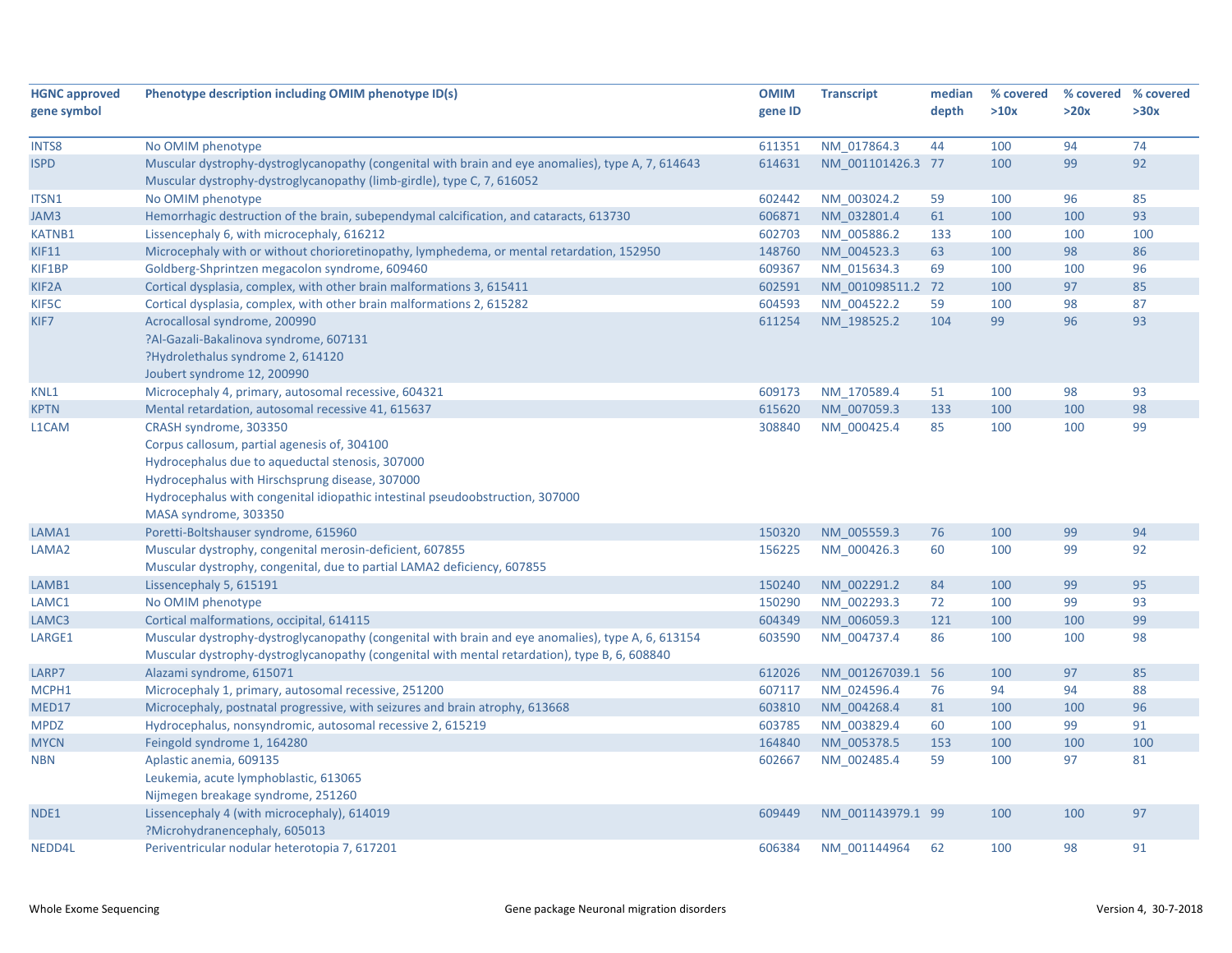| <b>HGNC approved</b> | Phenotype description including OMIM phenotype ID(s)                                                            | <b>OMIM</b> | <b>Transcript</b> | median | % covered |      | % covered % covered |
|----------------------|-----------------------------------------------------------------------------------------------------------------|-------------|-------------------|--------|-----------|------|---------------------|
| gene symbol          |                                                                                                                 | gene ID     |                   | depth  | >10x      | >20x | >30x                |
| <b>NFIA</b>          | Brain malformations with or without urinary tract defects, 613735                                               | 600727      | NM 001145512.1 72 |        | 100       | 100  | 97                  |
| NID1                 | No OMIM phenotype                                                                                               | 131390      | NM_002508.2       | 104    | 100       | 100  | 100                 |
| <b>NIN</b>           | ?Seckel syndrome 7, 614851                                                                                      | 608684      | NM_020921.3       | 72     | 100       | 98   | 90                  |
| NPRL3                | Epilepsy, familial focal, with variable foci 3, 617118                                                          | 600928      | NM 001077350.2 80 |        | 100       | 98   | 94                  |
| <b>NSDHL</b>         | CHILD syndrome, 308050                                                                                          | 300275      | NM 015922.2       | 62     | 100       | 98   | 88                  |
|                      | CK syndrome, 300831                                                                                             |             |                   |        |           |      |                     |
| <b>OCLN</b>          | Pseudo-TORCH syndrome 1, 251290                                                                                 | 602876      | NM_002538.3       | 78     | 100       | 100  | 99                  |
| PAFAH1B1             | Lissencephaly 1, 607432                                                                                         | 601545      | NM_000430.3       | 72     | 100       | 94   | 89                  |
|                      | Subcortical laminar heterotopia, 607432                                                                         |             |                   |        |           |      |                     |
| PAX <sub>6</sub>     | Aniridia, 106210                                                                                                | 607108      | NM_001604.5       | 66     | 100       | 99   | 94                  |
|                      | Anterior segment dysgenesis 5, multiple subtypes, 604229                                                        |             |                   |        |           |      |                     |
|                      | Cataract with late-onset corneal dystrophy, 106210                                                              |             |                   |        |           |      |                     |
|                      | ?Coloboma of optic nerve, 120430                                                                                |             |                   |        |           |      |                     |
|                      | ?Coloboma, ocular, 120200                                                                                       |             |                   |        |           |      |                     |
|                      | Foveal hypoplasia 1, 136520                                                                                     |             |                   |        |           |      |                     |
|                      | Keratitis, 148190                                                                                               |             |                   |        |           |      |                     |
|                      | ?Morning glory disc anomaly, 120430                                                                             |             |                   |        |           |      |                     |
|                      | Optic nerve hypoplasia, 165550                                                                                  |             |                   |        |           |      |                     |
| <b>PCNT</b>          | Microcephalic osteodysplastic primordial dwarfism, type II, 210720                                              | 605925      | NM_006031.5       | 121    | 100       | 100  | 98                  |
| PHC1                 | ?Microcephaly 11, primary, autosomal recessive, 615414                                                          | 602978      | NM_004426.2       | 153    | 100       | 100  | 100                 |
| PI4KA                | Polymicrogyria, perisylvian, with cerebellar hypoplasia and arthrogryposis, 616531                              | 600286      | NM_058004.3       | 111    | 100       | 99   | 95                  |
| PIK3CA               | Breast cancer, somatic, 114480                                                                                  | 171834      | NM 006218.2       | 73     | 100       | 99   | 93                  |
|                      | CLOVE syndrome, somatic, 612918                                                                                 |             |                   |        |           |      |                     |
|                      | Colorectal cancer, somatic, 114500                                                                              |             |                   |        |           |      |                     |
|                      | Cowden syndrome 5, 615108                                                                                       |             |                   |        |           |      |                     |
|                      | Gastric cancer, somatic, 613659                                                                                 |             |                   |        |           |      |                     |
|                      | Hepatocellular carcinoma, somatic, 114550                                                                       |             |                   |        |           |      |                     |
|                      | Keratosis, seborrheic, somatic, 182000                                                                          |             |                   |        |           |      |                     |
|                      | Megalencephaly-capillary malformation-polymicrogyria syndrome, somatic, 602501                                  |             |                   |        |           |      |                     |
|                      | Nevus, epidermal, somatic, 162900                                                                               |             |                   |        |           |      |                     |
|                      | Nonsmall cell lung cancer, somatic, 211980                                                                      |             |                   |        |           |      |                     |
|                      | Ovarian cancer, somatic, 167000                                                                                 |             |                   |        |           |      |                     |
| PIK3R2               | Megalencephaly-polymicrogyria-polydactyly-hydrocephalus syndrome 1, 603387                                      | 603157      | NM 005027.3       | 85     | 96        | 92   | 90                  |
| PLK4                 | Microcephaly and chorioretinopathy, autosomal recessive, 2, 616171                                              | 605031      | NM 014264.4       | 53     | 100       | 98   | 87                  |
| <b>PNKP</b>          | Ataxia-oculomotor apraxia 4, 616267                                                                             | 605610      | NM 007254.3       | 100    | 100       | 100  | 98                  |
|                      | Microcephaly, seizures, and developmental delay, 613402                                                         |             |                   |        |           |      |                     |
| POLR3B               | Leukodystrophy, hypomyelinating, 8, with or without oligodontia and/or hypogonadotropic hypogonadism,<br>614381 | 614366      | NM_018082.5       | 66     | 100       | 98   | 88                  |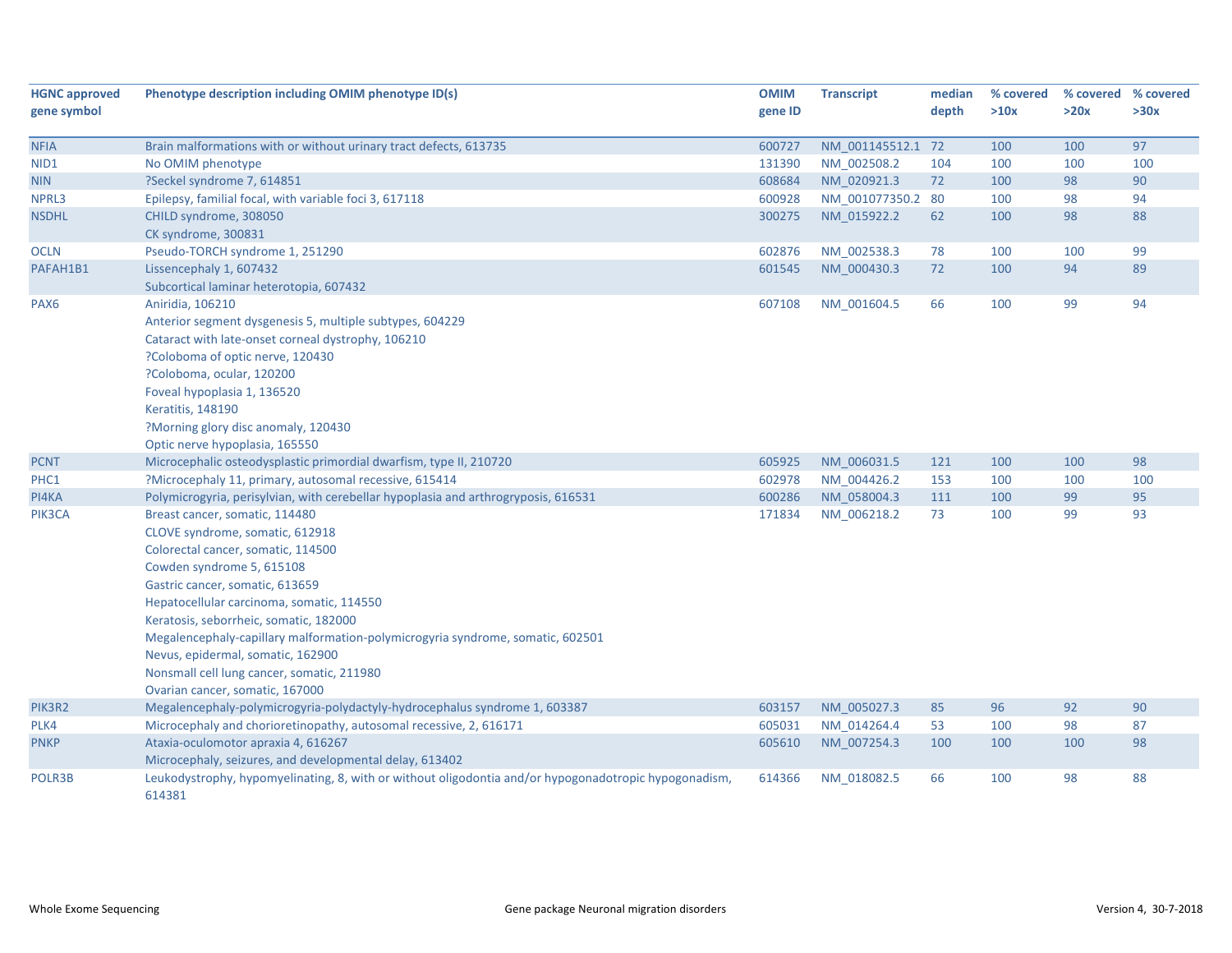| <b>HGNC approved</b> | Phenotype description including OMIM phenotype ID(s)                                               | <b>OMIM</b> | <b>Transcript</b> | median | % covered | % covered % covered |      |
|----------------------|----------------------------------------------------------------------------------------------------|-------------|-------------------|--------|-----------|---------------------|------|
| gene symbol          |                                                                                                    | gene ID     |                   | depth  | >10x      | >20x                | >30x |
| POMGNT1              | Muscular dystrophy-dystroglycanopathy (congenital with brain and eye anomalies), type A, 3, 253280 | 606822      | NM_017739.3       | 80     | 100       | 100                 | 98   |
|                      | Muscular dystrophy-dystroglycanopathy (congenital with mental retardation), type B, 3, 613151      |             |                   |        |           |                     |      |
|                      | Muscular dystrophy-dystroglycanopathy (limb-girdle), type C, 3, 613157                             |             |                   |        |           |                     |      |
|                      | Retinitis pigmentosa 76, 617123                                                                    |             |                   |        |           |                     |      |
| POMT1                | Muscular dystrophy-dystroglycanopathy (congenital with brain and eye anomalies), type A, 1, 236670 | 607423      | NM_007171.3       | 96     | 100       | 100                 | 100  |
|                      | Muscular dystrophy-dystroglycanopathy (congenital with mental retardation), type B, 1, 613155      |             |                   |        |           |                     |      |
|                      | Muscular dystrophy-dystroglycanopathy (limb-girdle), type C, 1, 609308                             |             |                   |        |           |                     |      |
| POMT <sub>2</sub>    | Muscular dystrophy-dystroglycanopathy (congenital with brain and eye anomalies), type A, 2, 613150 | 607439      | NM 013382.5       | 78     | 100       | 100                 | 95   |
|                      | Muscular dystrophy-dystroglycanopathy (congenital with mental retardation), type B, 2, 613156      |             |                   |        |           |                     |      |
|                      | Muscular dystrophy-dystroglycanopathy (limb-girdle), type C, 2, 613158                             |             |                   |        |           |                     |      |
| <b>PTEN</b>          | Bannayan-Riley-Ruvalcaba syndrome, 153480                                                          | 601728      | NM 000314.4       | 103    | 88        | 79                  | 76   |
|                      | Cowden syndrome 1, 158350                                                                          |             |                   |        |           |                     |      |
|                      | Endometrial carcinoma, somatic, 608089                                                             |             |                   |        |           |                     |      |
|                      | {Glioma susceptibility 2}, 613028                                                                  |             |                   |        |           |                     |      |
|                      | Lhermitte-Duclos syndrome, 158350                                                                  |             |                   |        |           |                     |      |
|                      | Macrocephaly/autism syndrome, 605309                                                               |             |                   |        |           |                     |      |
|                      | Malignant melanoma, somatic, 155600                                                                |             |                   |        |           |                     |      |
|                      | {Meningioma}, 607174                                                                               |             |                   |        |           |                     |      |
|                      | PTEN hamartoma tumor syndrome                                                                      |             |                   |        |           |                     |      |
|                      | {Prostate cancer, somatic}, 176807                                                                 |             |                   |        |           |                     |      |
|                      | Squamous cell carcinoma, head and neck, somatic, 275355                                            |             |                   |        |           |                     |      |
|                      | VATER association with macrocephaly and ventriculomegaly, 276950                                   |             |                   |        |           |                     |      |
| PTF1A                | Pancreatic agenesis 2, 615935                                                                      | 607194      | NM_178161.2       | 127    | 100       | 100                 | 93   |
|                      | Pancreatic and cerebellar agenesis, 609069                                                         |             |                   |        |           |                     |      |
| PYCR2                | Leukodystrophy, hypomyelinating, 10, 616420                                                        | 616406      | NM 013328.3       | 109    | 100       | 100                 | 100  |
| QARS                 | Microcephaly, progressive, seizures, and cerebral and cerebellar atrophy, 615760                   | 603727      | NM_005051.2       | 92     | 100       | 100                 | 98   |
| <b>RAB18</b>         | Warburg micro syndrome 3, 614222                                                                   | 602207      | NM 021252.4       | 74     | 100       | 100                 | 91   |
| RAB3GAP1             | Warburg micro syndrome 1, 600118                                                                   | 602536      | NM 001172435.1 55 |        | 100       | 100                 | 93   |
| RAB3GAP2             | Martsolf syndrome, 212720                                                                          | 609275      | NM_012414.3       | 57     | 100       | 98                  | 86   |
|                      | Warburg micro syndrome 2, 614225                                                                   |             |                   |        |           |                     |      |
| <b>RAD50</b>         | Nijmegen breakage syndrome-like disorder, 613078                                                   | 604040      | NM 005732.3       | 83     | 100       | 100                 | 96   |
| RARS2                | Pontocerebellar hypoplasia, type 6, 611523                                                         | 611524      | NM_020320.4       | 57     | 100       | 97                  | 85   |
| RBBP8                | Jawad syndrome, 251255                                                                             | 604124      | NM 002894.2       | 49     | 100       | 98                  | 81   |
|                      | Pancreatic carcinoma, somatic                                                                      |             |                   |        |           |                     |      |
|                      | Seckel syndrome 2, 606744                                                                          |             |                   |        |           |                     |      |
| <b>RBM10</b>         | TARP syndrome, 311900                                                                              | 300080      | NM_001204468.1 69 |        | 100       | 94                  | 87   |
| <b>RELN</b>          | {Epilepsy, familial temporal lobe, 7}, 616436                                                      | 600514      | NM 173054.2       | 64     | 100       | 99                  | 92   |
|                      | Lissencephaly 2 (Norman-Roberts type), 257320                                                      |             |                   |        |           |                     |      |
| <b>RHEB</b>          | No OMIM phenotype                                                                                  | 601293      | NM 005614.3       | 24     | 86        | 54                  | 29   |
| RNASEH2A             | Aicardi-Goutieres syndrome 4, 610333                                                               | 606034      | NM 006397.2       | 98     | 100       | 100                 | 100  |
| RNASEH2B             | Aicardi-Goutieres syndrome 2, 610181                                                               | 610326      | NM 024570.3       | 54     | 100       | 100                 | 88   |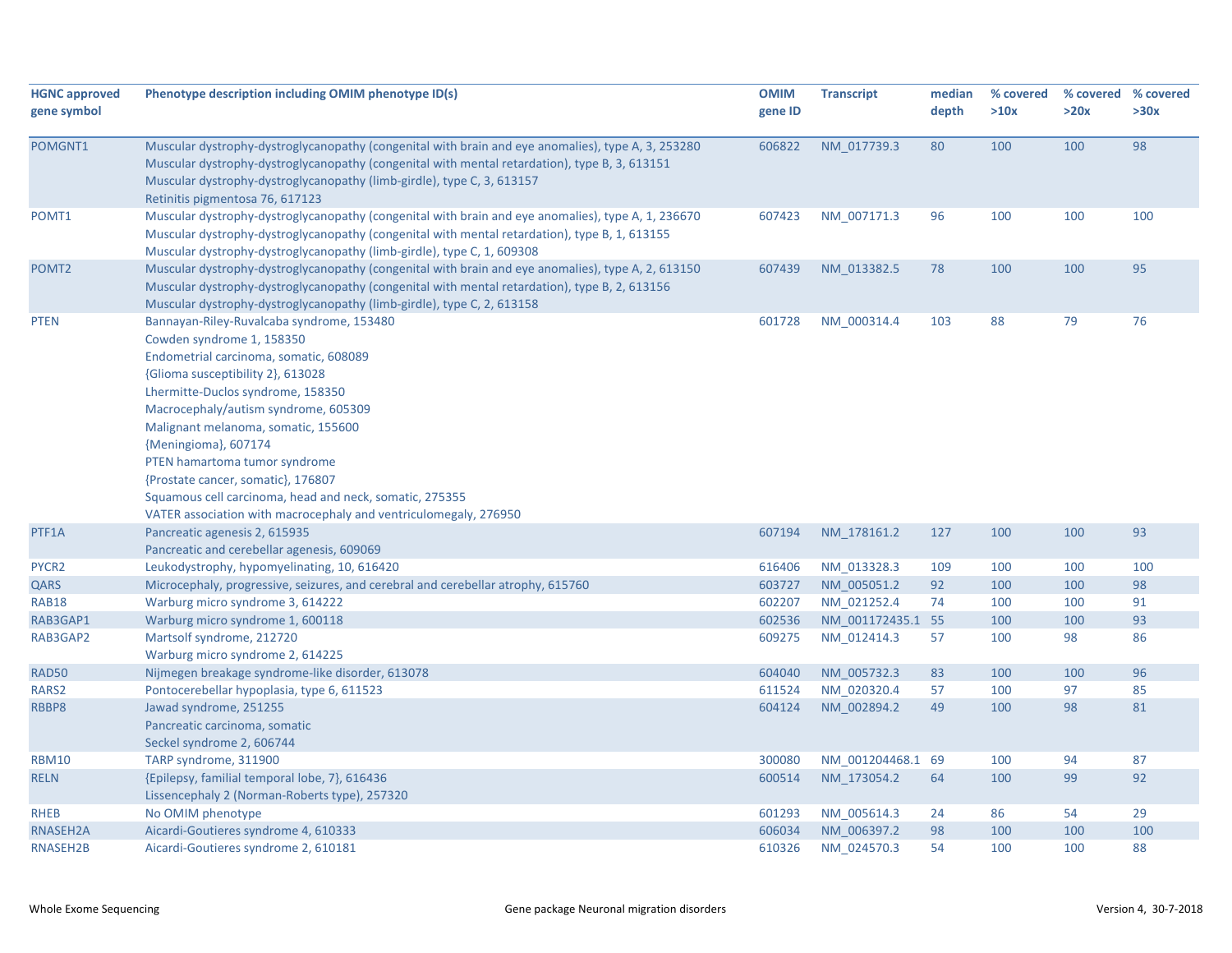| <b>HGNC approved</b> | Phenotype description including OMIM phenotype ID(s)                                                                                                                                                                      | <b>OMIM</b> | <b>Transcript</b>  | median           | % covered | % covered % covered |      |
|----------------------|---------------------------------------------------------------------------------------------------------------------------------------------------------------------------------------------------------------------------|-------------|--------------------|------------------|-----------|---------------------|------|
| gene symbol          |                                                                                                                                                                                                                           | gene ID     |                    | depth            | >10x      | >20x                | >30x |
|                      |                                                                                                                                                                                                                           |             |                    |                  |           |                     |      |
| RNASEH2C             | Aicardi-Goutieres syndrome 3, 610329                                                                                                                                                                                      | 610330      | NM 032193.3        | 279              | 100       | 100                 | 100  |
| RNASET2              | Leukoencephalopathy, cystic, without megalencephaly, 612951                                                                                                                                                               | 612944      | NM 003730.4        | 100              | 100       | 100                 | 94   |
| RNU4ATAC             | Microcephalic osteodysplastic primordial dwarfism, type I, 210710<br>Roifman syndrome, 616651                                                                                                                             | 601428      | NR 023343.1        | No coverage data |           |                     |      |
| RTEL1                | Dyskeratosis congenita, autosomal dominant 4, 615190<br>Dyskeratosis congenita, autosomal recessive 5, 615190<br>Pulmonary fibrosis and/or bone marrow failure, telomere-related, 3, 616373                               | 608833      | NM_001283009.1 132 |                  | 100       | 100                 | 99   |
| <b>RTTN</b>          | Microcephaly, short stature, and polymicrogyria with seizures, 614833                                                                                                                                                     | 610436      | NM 173630.3        | 59               | 100       | 98                  | 88   |
| RXYLT1               | Muscular dystrophy-dystroglycanopathy (congenital with brain and eye anomalies), type A, 10, 615041                                                                                                                       | 605862      | NM 014254.2        | 91               | 100       | 98                  | 87   |
| SAMHD1               | Aicardi-Goutieres syndrome 5, 612952<br>?Chilblain lupus 2, 614415                                                                                                                                                        | 606754      | NM 015474.3        | 58               | 100       | 97                  | 80   |
| SHANK3               | Phelan-McDermid syndrome, 606232<br>{Schizophrenia 15}, 613950                                                                                                                                                            | 606230      | NM 033517.1        | 106              | 98        | 91                  | 84   |
| SHOC <sub>2</sub>    | Noonan-like syndrome with loose anagen hair, 607721                                                                                                                                                                       | 602775      | NM 001324336.1 51  |                  | 100       | 98                  | 89   |
| <b>SLC25A19</b>      | Microcephaly, Amish type, 607196<br>Thiamine metabolism dysfunction syndrome 4 (progressive polyneuropathy type), 613710                                                                                                  | 606521      | NM_001126122.1 99  |                  | 100       | 100                 | 99   |
| SMPD4                | No OMIM phenotype                                                                                                                                                                                                         | 610457      | NM 017951.4        | 108              | 100       | 100                 | 97   |
| SNAP29               | Cerebral dysgenesis, neuropathy, ichthyosis, and palmoplantar keratoderma syndrome, 609528                                                                                                                                | 604202      | NM_004782.3        | 142              | 100       | 100                 | 100  |
| SRPX2                | ?Rolandic epilepsy, mental retardation, and speech dyspraxia, 300643                                                                                                                                                      | 300642      | NM 014467.2        | 48               | 100       | 98                  | 87   |
| <b>STAMBP</b>        | Microcephaly-capillary malformation syndrome, 614261                                                                                                                                                                      | 606247      | NM_006463.4        | 64               | 100       | 100                 | 93   |
| <b>STIL</b>          | Microcephaly 7, primary, autosomal recessive, 612703                                                                                                                                                                      | 181590      | NM 001048166.1 56  |                  | 100       | 99                  | 94   |
| <b>STRADA</b>        | Polyhydramnios, megalencephaly, and symptomatic epilepsy, 611087                                                                                                                                                          | 608626      | NM 001003787.2 91  |                  | 100       | 100                 | 97   |
| <b>TBC1D20</b>       | Warburg micro syndrome 4, 615663                                                                                                                                                                                          | 611663      | NM 144628.3        | 67               | 100       | 93                  | 93   |
| <b>TBC1D24</b>       | DOORS syndrome, 220500<br>Deafness, autosomal recessive 86, 614617<br>Deafness, autosomal dominant 65, 616044<br>Epileptic encephalopathy, early infantile, 16, 615338<br>Myoclonic epilepsy, infantile, familial, 605021 | 613577      | NM 001199107.1 147 |                  | 100       | 100                 | 99   |
| <b>TBC1D7</b>        | Macrocephaly/megalencephaly syndrome, autosomal recessive, 248000                                                                                                                                                         | 612655      | NM 016495.5        | 48               | 100       | 97                  | 84   |
| TMTC3                | Lissencephaly 8, 617255                                                                                                                                                                                                   | 617218      | NM 181783.3        | 63               | 100       | 98                  | 89   |
| TMX2                 | No OMIM phenotype                                                                                                                                                                                                         | 616715      | NM 015959.3        | 61               | 100       | 93                  | 86   |
| <b>TRAIP</b>         | Seckel syndrome 9, 616777                                                                                                                                                                                                 | 605958      | NM 005879.2        | 82               | 100       | 100                 | 100  |
| TREX1                | Aicardi-Goutieres syndrome 1, dominant and recessive, 225750<br>Chilblain lupus, 610448<br>{Systemic lupus erythematosus, susceptibility to}, 152700<br>Vasculopathy, retinal, with cerebral leukodystrophy, 192315       | 606609      | NM_016381.5        | 217              | 100       | 100                 | 100  |
| TSC1                 | Focal cortical dysplasia, type II, somatic, 607341<br>Lymphangioleiomyomatosis, 606690<br>Tuberous sclerosis-1, 191100                                                                                                    | 605284      | NM_000368.4        | 153              | 100       | 100                 | 100  |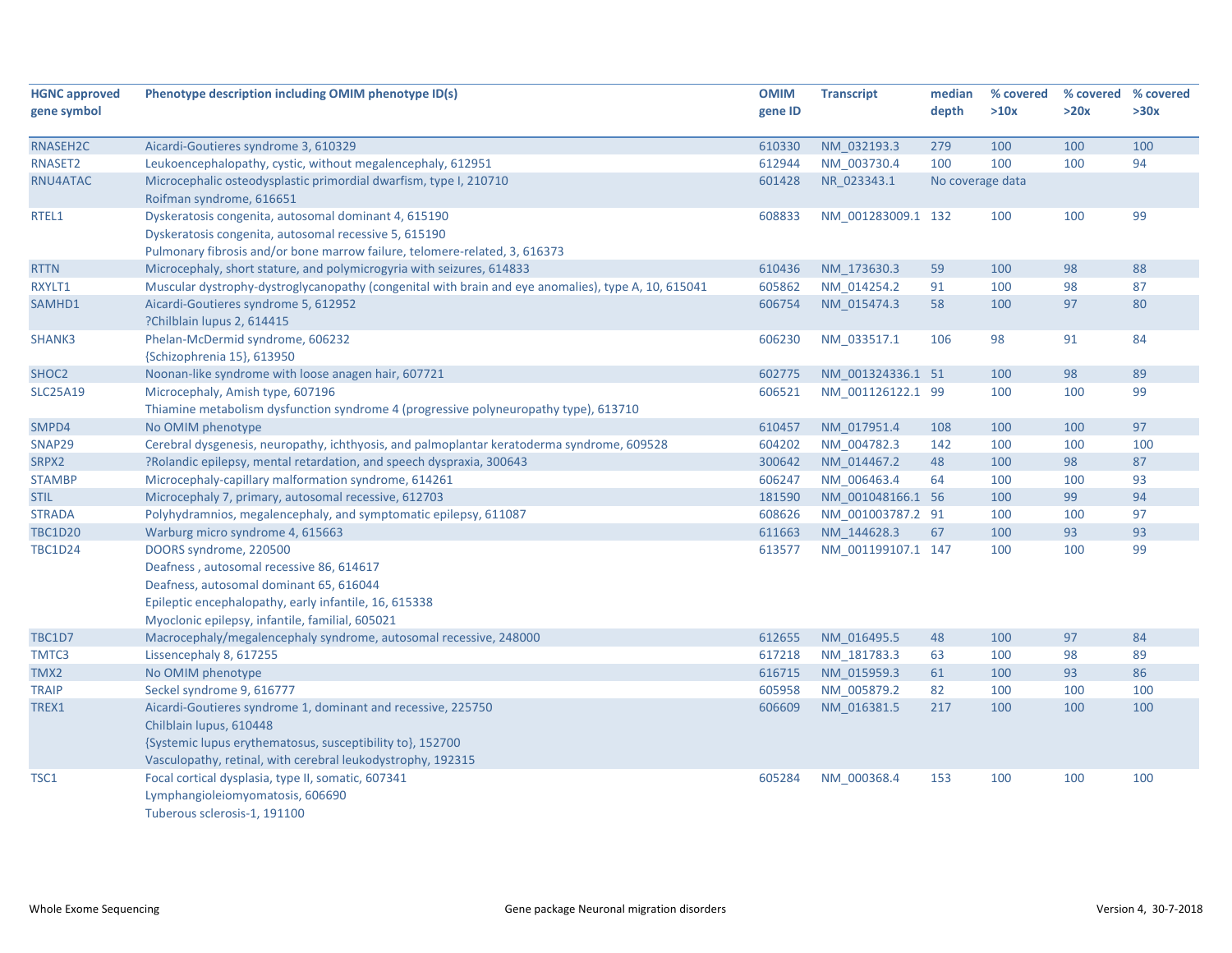| <b>HGNC approved</b> | Phenotype description including OMIM phenotype ID(s)                                          | <b>OMIM</b> | <b>Transcript</b>  | median | % covered | % covered | % covered |
|----------------------|-----------------------------------------------------------------------------------------------|-------------|--------------------|--------|-----------|-----------|-----------|
| gene symbol          |                                                                                               | gene ID     |                    | depth  | >10x      | >20x      | >30x      |
|                      |                                                                                               |             |                    |        |           |           |           |
| TSC <sub>2</sub>     | ?Focal cortical dysplasia, type II, somatic, 607341                                           | 191092      | NM 000548.3        | 189    | 100       | 100       | 100       |
|                      | Lymphangioleiomyomatosis, somatic, 606690                                                     |             |                    |        |           |           |           |
|                      | Tuberous sclerosis-2, 613254                                                                  |             |                    |        |           |           |           |
| <b>TSEN54</b>        | Pontocerebellar hypoplasia type 2A, 277470                                                    | 608755      | NM 207346.2        | 103    | 99        | 96        | 96        |
|                      | Pontocerebellar hypoplasia type 4, 225753                                                     |             |                    |        |           |           |           |
|                      | ?Pontocerebellar hypoplasia type 5, 610204                                                    |             |                    |        |           |           |           |
| <b>TUBA1A</b>        | Lissencephaly 3, 611603                                                                       | 602529      | NM 006009.3        | 101    | 100       | 100       | 100       |
| <b>TUBA8</b>         | Cortical dysplasia, complex, with other brain malformations 8, 613180                         | 605742      | NM 018943.2        | 105    | 100       | 100       | 100       |
| <b>TUBB</b>          | Cortical dysplasia, complex, with other brain malformations 6, 615771                         | 191130      | NM 178014.3        | 174    | 100       | 99        | 96        |
|                      | Symmetric circumferential skin creases, congenital, 1, 156610                                 |             |                    |        |           |           |           |
| <b>TUBB2A</b>        | Cortical dysplasia, complex, with other brain malformations 5, 615763                         | 615101      | NM_001069.2        | 242    | 100       | 99        | 95        |
| <b>TUBB2B</b>        | Cortical dysplasia, complex, with other brain malformations 7, 610031                         | 612850      | NM 178012.4        | 250    | 100       | 100       | 100       |
| TUBB3                | Cortical dysplasia, complex, with other brain malformations 1, 614039                         | 602661      | NM 006086.3        | 245    | 100       | 100       | 95        |
|                      | Fibrosis of extraocular muscles, congenital, 3A, 600638                                       |             |                    |        |           |           |           |
| <b>TUBB4A</b>        | Dystonia 4, torsion, autosomal dominant, 128101                                               | 602662      | NM 006087.3        | 216    | 100       | 100       | 99        |
|                      | Leukodystrophy, hypomyelinating, 6, 612438                                                    |             |                    |        |           |           |           |
| TUBG1                | Cortical dysplasia, complex, with other brain malformations 4, 615412                         | 191135      | NM_001070.4        | 168    | 100       | 100       | 100       |
| <b>TUBGCP4</b>       | Microcephaly and chorioretinopathy, autosomal recessive, 3, 616335                            | 609610      | NM 001286414.2 65  |        | 100       | 98        | 90        |
| <b>TUBGCP6</b>       | Microcephaly and chorioretinopathy, autosomal recessive, 1, 251270                            | 610053      | NM_020461.3        | 147    | 100       | 100       | 99        |
| <b>VLDLR</b>         | Cerebellar hypoplasia and mental retardation with or without quadrupedal locomotion 1, 224050 | 192977      | NM 003383.4        | 59     | 100       | 100       | 93        |
| VPS13B               | Cohen syndrome, 216550                                                                        | 607817      | NM 017890.4        | 63     | 100       | 98        | 91        |
| VRK1                 | Pontocerebellar hypoplasia type 1A, 607596                                                    | 602168      | NM 003384.2        | 46     | 100       | 97        | 84        |
| <b>WASHC5</b>        | Ritscher-Schinzel syndrome 1, 220210                                                          | 610657      | NM_014846.3        | 52     | 100       | 98        | 86        |
|                      | Spastic paraplegia 8, autosomal dominant, 603563                                              |             |                    |        |           |           |           |
| WDR4                 | No OMIM phenotype                                                                             | 605924      | NM 033661.4        | 103    | 100       | 100       | 100       |
| WDR62                | Microcephaly 2, primary, autosomal recessive, with or without cortical malformations, 604317  | 613583      | NM_001083961.1 129 |        | 100       | 100       | 99        |
| WDR73                | Galloway-Mowat syndrome 1, 251300                                                             | 616144      | NM 032856.3        | 140    | 100       | 100       | 95        |
| WDR81                | Cerebellar ataxia, mental retardation, and dysequilibrium syndrome 2, 610185                  | 614218      | NM_001163809.1 146 |        | 100       | 100       | 100       |
|                      | Hydrocephalus, nonsyndromic, autosomal recessive 3, 617967                                    |             |                    |        |           |           |           |
| <b>YWHAE</b>         | No OMIM phenotype                                                                             | 605066      | NM 006761.4        | 66     | 100       | 100       | 91        |
| ZIC1                 | Craniosynostosis 6, 616602                                                                    | 600470      | NM_003412.3        | 217    | 100       | 100       | 100       |
| ZIC <sub>2</sub>     | Holoprosencephaly 5, 609637                                                                   | 603073      | NM 007129.3        | 140    | 96        | 94        | 92        |
| ZIC4                 | No OMIM phenotype                                                                             | 608948      | NM 001168378.1 123 |        | 100       | 100       | 99        |

‐ Gene symbols according HGCN

‐ OMIM release used: 4‐7‐2018

‐ "No OMIM phenotypes" indicates <sup>a</sup> gene without <sup>a</sup> current OMIM association

‐ OMIM phenotypes between "[ ]", indicate "nondiseases," mainly genetic variations that lead to apparently abnormal laboratory test values

‐ OMIM phenotypes between "{}", indicate risk factors

‐ OMIM phenotypes with <sup>a</sup> question mark, "?", before the disease name indicates an unconfirmed or possibly spurious mapping

‐ The statistics above are based on <sup>a</sup> set of 95 samples

‐ Median depth is the median of the mean sequence depth over the protein coding exons (±10bp flanking introns) of the longest transcript

‐ % Covered 10x describes the percentage of <sup>a</sup> gene's coding sequence (±10bp flanking introns) that is covered at least 10x

‐ % Covered 20x describes the percentage of <sup>a</sup> gene's coding sequence (±10bp flanking introns) that is covered at least 20x